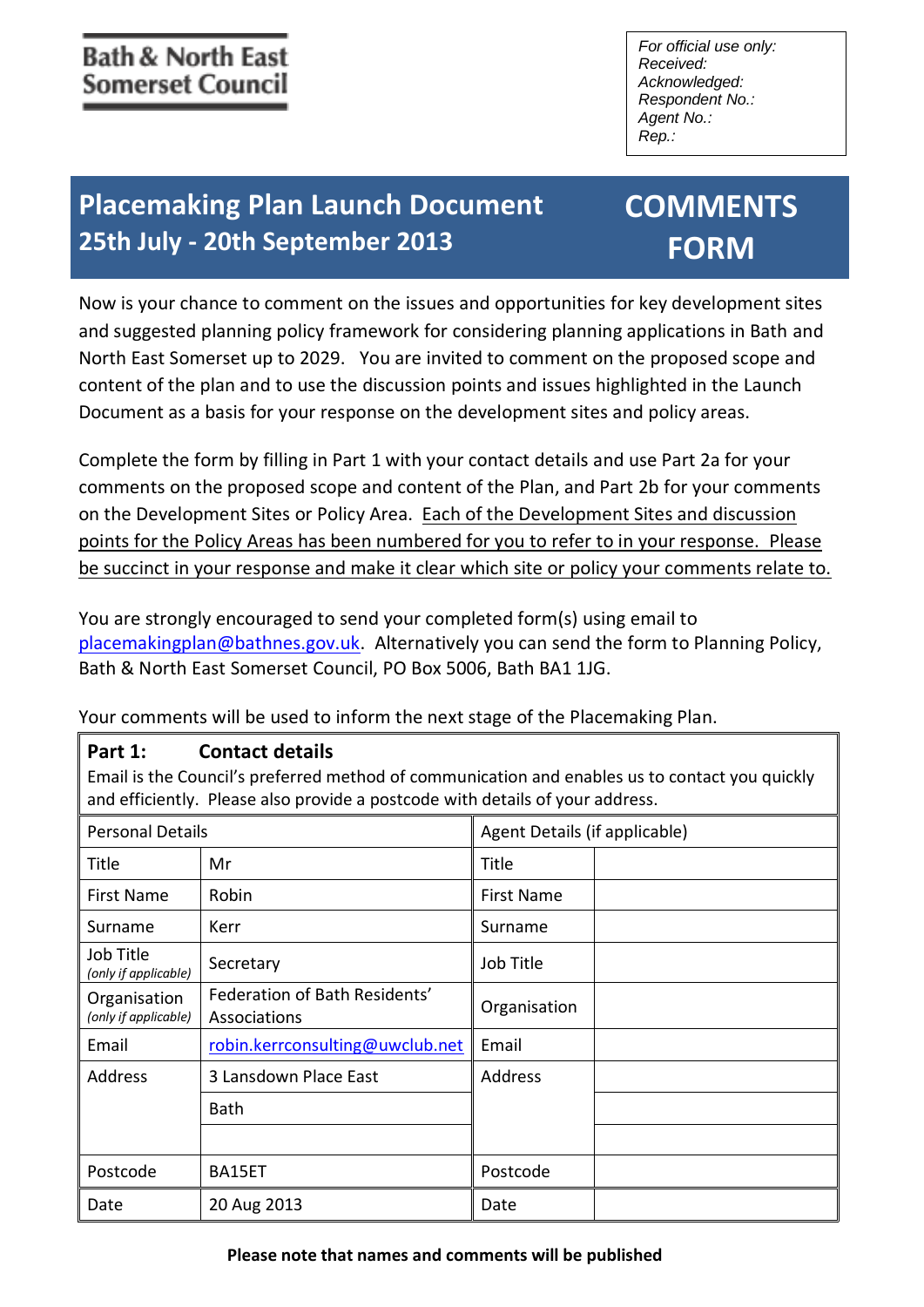## **Part 2a: Comments on scope and content**

**Do you agree with the proposed scope and content of the Placemaking Plan? It would be helpful if you could give reasons for response.**

FoBRA's full comments on B&NES' launch version of the Placemaking Plan are attached. Our key points are as follows:

- Firstly, FoBRA feels the document lacks a sense of Central Bath as a whole, or as a neighbourhood; and a plan for it, led by a Vision of what we want it to be like.
- Next, we have concern, as always, for the high levels of traffic congestion and air pollution in Bath. These need to be treated seriously, supported by the Bath Transport Strategy, and linked to a coherent parking policy for residents, visitors, hotels and businesses alike, with encouragement of alternatives to use of cars, more (and more intensively used) P&Rs, supporting a squeeze on city parking.
- On land we want to see brownfield always used before greenfield.
- And in housing, we need Space Standards.
- Lastly, we generally support the development ideas in the document, including improvement of the riverside.
- But, where are the plans to consult with stakeholders in the city, and to address the ongoing governance deficit?

*Please expand this box or attach a separate sheet if you require more space.*

#### **Part 2b: Comments on sites or policy areas**

**Which development site or policy area are you commenting on? Please use the relevant reference number from the Launch Document for each comment.**

**………………………………………………………………………………………………………………………………..……..**

See attachment.